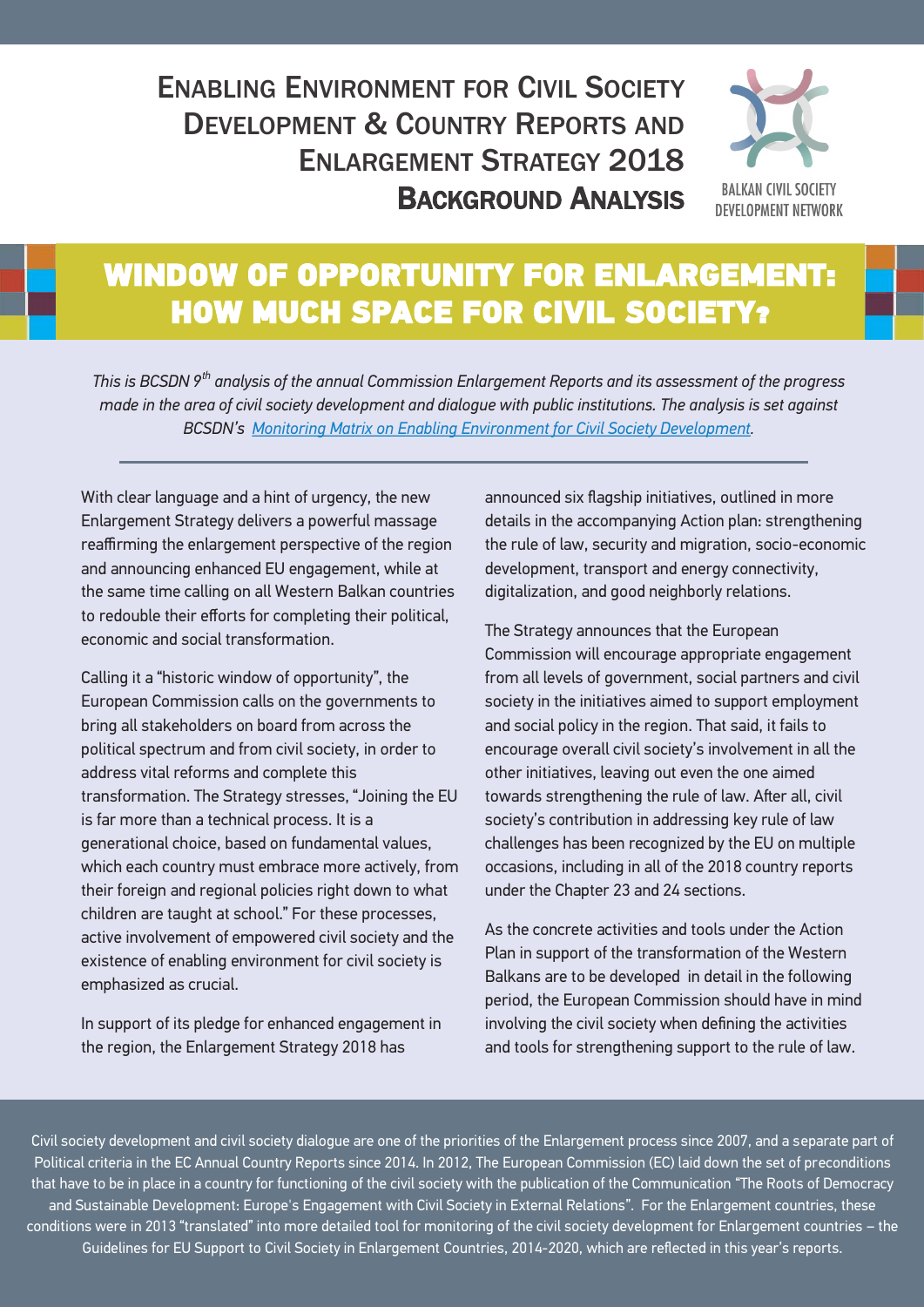# **OVERVIEW: What is new?**

There are several novelties in this year's Enlargement package, starting from being moved from the political (autumn) to calendar (spring) cycle of reporting, to publishing a revamped Enlargement Strategy in advance to the Country reports, and concrete flagship initiatives in support of the transformation of the Western Balkans. The focus on rule of law is further strengthened as Chapters 23 and 24 in this year's reports are moved from "Ability to assume obligations from membership", to the first section of the report together with the Political criteria.

Civil society remains to be firmly set as one of the four pillars of Democracy, as part of the Political Criteria for EU accession, presented in a separate section in each report.

A brief overview and assessment of progress made in the past period is noted, with the same opening line - "empowered civil society is a crucial component of any democratic system and should be recognised and treated as such by state institutions". The Guidelines for EU Support to Civil Society in Enlargement Countries, 2014- 2020, seem to be providing the backbone of the more indepth understanding and monitoring of the conditions in which civil society activists and CSOs need to operate. However, the 2018 reports still do not provide clear progress (or a lack of it) against the Guidelines' targets, and thus do not show concrete results and achievements of the Guidelines. Systematic and unified approach in the monitoring of the civil society environment in all country reports still seems to be missing.

## **Civil Society Enabling Environment**

#### *BASIC GUARANTEES TO FREEDOMS OF ASSOCIATION, ASSEMBLY & EXPRESSION*

**ETHIS OCIETY**<br> **1** BASIC GUARANTEES TO FREEDOMS<br>
This year's reports have toned down the remarks about significant incidents and cases of violation; except in the case of Turkey, where serious backsliding is noted in each of the 3 basic freedoms: of association, of peaceful assembly and of expression. As stated in the Turkey report, "There has been serious backsliding regarding civil society as it came under increasing pressure, notably in the face of a large number of arrests of activists, including human rights defenders, and the recurrent use of bans of demonstrations and other types of gatherings, leading to a rapid shrinking of space for fundamental rights and freedoms."

No major restrictions on freedom of association have been noted in any of the other reports. The Serbia report again mentions the negative statements made by government officials and echoed by the media on civil society. In Macedonia, the developments between December 2016 and in 2017 are observed, including the increased pressure on CSOs, inspections and investigations by law enforcement agencies. There has been no progress noted in regards to the registration process in Albania, which was reported as problematic for CSOS even in the previous reports, due to the high financial cost of registration, lengthy procedures and lack of specialized judges.

Serious concerns have been raised about the restrictions on freedom of expression in Turkey, and harsh criticism on human rights defenders in tabloid newspapers has been noted in Serbia. There were no remarks in this area for any of the other countries. This comes as a surprise for the case of Montenegro, as previous reports did note smear campaigns of critical CSOs and CSO activists b[y](http://monitoringmatrix.net/)  high-level officials and pro-government media;

| AREA 1: BASIC LEGAL GUARANTEES OF FREEDOMS                                           |                                                                                                                                                                                                                                                                                                                                                                                                                        |  |
|--------------------------------------------------------------------------------------|------------------------------------------------------------------------------------------------------------------------------------------------------------------------------------------------------------------------------------------------------------------------------------------------------------------------------------------------------------------------------------------------------------------------|--|
| Principle                                                                            | Standard/Benchmark                                                                                                                                                                                                                                                                                                                                                                                                     |  |
| <b>SUB-AREA 1.1.: FREEDOM OF ASSOCIATION</b>                                         |                                                                                                                                                                                                                                                                                                                                                                                                                        |  |
| Freedom of associa-<br>tion is guaranteed<br>and<br>exercised freely<br>by everybody | $\Rightarrow$ All individuals and legal entities can freely establish<br>and participate in informal and/or registered organi-<br>zations offline and online                                                                                                                                                                                                                                                           |  |
|                                                                                      | $\Rightarrow$ CSOs operate freely without unwarranted state in-<br>terference in their internal governance and activities                                                                                                                                                                                                                                                                                              |  |
|                                                                                      | $\Rightarrow$ CSOs can freely seek and secure financial resources<br>from various domestic and foreign sources to sup-<br>port their activities                                                                                                                                                                                                                                                                        |  |
| <b>SUB-AREA 1.2.: RELATED FREEDOMS</b>                                               |                                                                                                                                                                                                                                                                                                                                                                                                                        |  |
| Freedoms of as-<br>sembly and expres-<br>sion<br>are quaranteed<br>to everybody      | $\Rightarrow$ CSO representatives, individually or through their<br>organization, enjoy freedom of peaceful assembly<br>$\Rightarrow$ CSO representatives, individually or through their<br>organizations enjoy freedom of expression<br>$\Rightarrow$ Civil society representatives, individually and<br>through their organizations, have the rights to safe-<br>ly receive and impart information through any media |  |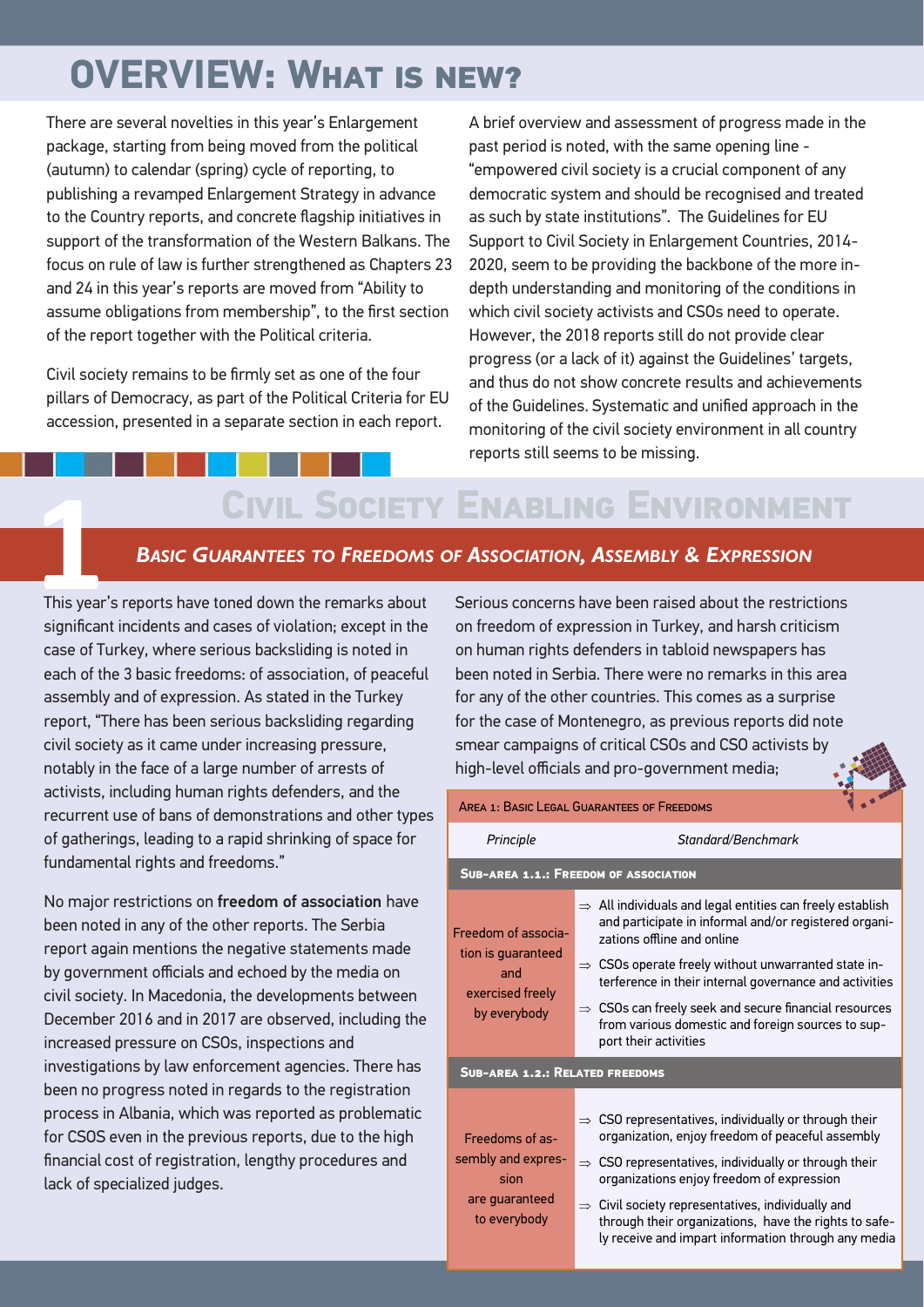and CSOs have also been reporting about even more intensified denunciation towards civil society in the past period.<sup>3</sup>

In assessing whether CSOs can freely seek and secure financial resources from various domestic and foreign sources to support their activities, Kosovo has been singled out for the third year in a row that the money laundering and anti-terrorism legislation remains restrictive for the NGO sector.

*3 http://institut-alternativa.org/izvjestaj-ek-za-crnu-goru-u-dijelucivilnog-drustva-djelimicno-ispunjavanje-forme-bez-sustine/* 

### *FRAMEWORK FOR CSO FINANCIAL VIABILITY AND SUSTAINABILITY: TAX TREATMENT, STATE SUPPORT & HUMAN RESOURCES*

FRAMEWORK FO<br> **22 TAX TREATA**<br>
22 Similar to previous reports, the EC again noted lack of stimulating fiscal frameworks for giving, transparent access and distribution of public funds, and human resources development. The importance and the need for a more comprehensive approach to civil society development has been highlighted in all of the countries, although again this area has caught EU's attention in some countries more than others.

The sub-area concerning tax/fiscal treatment of CSOs has been monitored in detail only in Albania, where no significant developments were recorded in the legal and regulatory framework of the tax treatment for CSO, which remains a problem and a significant financial burden for CSOs. Alike last year, Kosovo and



Turkey are mentioned for not having appropriate fiscal incentives. For a first time in a while, Montenegro has been called on to improve the financial regulatory environment for CSOs.

Public funding has been mentioned in every country report, with needs for improvements noted in most of them. Amendments to the legislative frameworks with the aim of achieving a more effective system of public funding for CSOs have been noted in Montenegro and Serbia. It is highlighted that secondary legislation in this area still needs to be prepared in Montenegro, while the criteria for public financial support in Serbia need to be better defined to ensure overall transparency. The necessity for greater transparency is emphasized in the reports for Bosnia and Herzegovina and Turkey. For Albania, it is noted that public funding for CSOs remains limited and is not yet legally regulated at central and local level. Some positive developments towards greater transparency of public funding (with further need for

improvement) were reported in Bosnia and Herzego[vina,](http://monitoringmatrix.net/)  where results of public funding calls were made publicly available. Similarly, in Kosovo new regulation was adopted, laying down criteria and procedures for public funding, and a report on public funding was published by the government, for the first time, in March 2017. For Macedonia, the report points out the need for binding rules for state financing of CSOs, in addition to the more general statement that "The state needs to strengthen the enabling environment for civil society with relevant legal, financial, policy and administrative frameworks."

There is no mention of the issues of non-financial state support in any of the country reports. Only two of the 2018 reports have taken note of the issues concerning the development of civil society human resources: In Albania the implementation of the laws on volunteering and on social enterprises is reportedly hampered by the lack of sub-legal acts, while in Montenegro the legal framework for volunteering remains overly restrictive.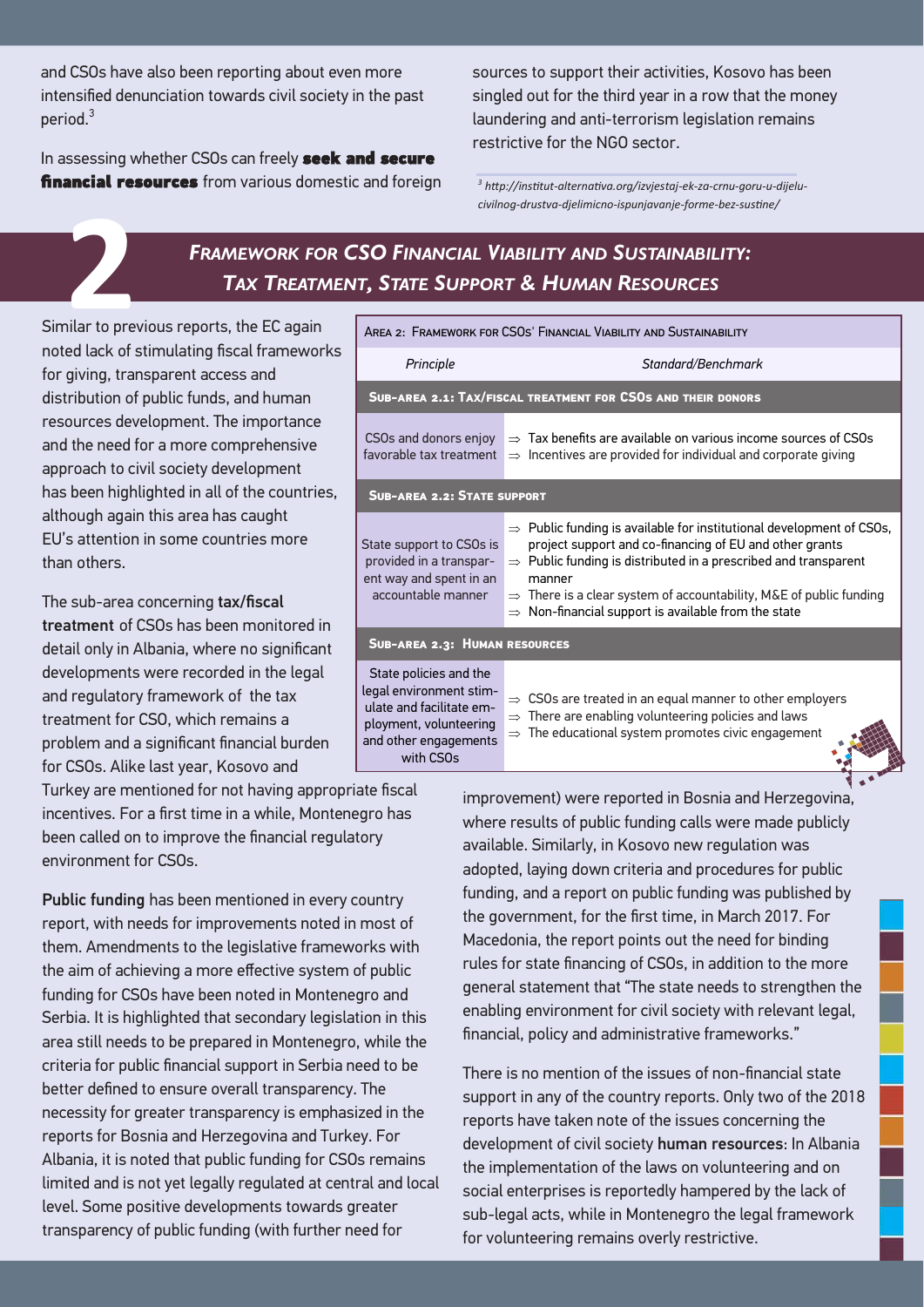### *PUBLIC INSTITUTIONS - CSO RELATIONS*

Traditionally, the cooperation between public institutions and civil society is the area that receives the biggest focus in the reports and where the Commission, since few years ago, has been making clear assessment of the progress made by each of the countries. **3**<br>Tradition

Regarding the frameworks and practices for cooperation, some progress has been observed in Albania, Bosnia and Herzegovina, Montenegro and Kosovo. The positive developments are: in Albania improved functioning of the National Council for Civil Society; in Bosnia and Herzegovina - the establishment of institutional mechanisms for cooperation between governments and CSOs, and the signing of the Charter on Cooperation between the Council of Ministers of Bosnia and Herzegovina and CSOs; in Montenegro - the improvement in frameworks for cooperation between the government and CSOs; and in Kosovo - the entry into force of the regulation setting standards for public consultation. However, the reports also emphasize that key issues remain to be addressed for improving the cooperation between the government and the civil society in each of these countries.

Among the most notable mentions is the need for additional resources, clear rules and genuine involvement on both sides for improving the mechanisms for government to consult the civil society in Montenegro; a long-term strategic framework for cooperation with civil society in Macedonia, Turkey and Bosnia and Herzegovina (at all governance levels); and setting up the council for civil society cooperation in Serbia;

For the first time in a while, good progress has been indicated in civil society's involvement in policy- and decision-making processes at least in one country – Macedonia, where the change of government seemingly brought some fresh enthusiasm. The report has recognized the increased involvement of civil society in dialogue, policy development, and legislative drafting, as well as the improved transparency of the process in Macedonia. However, it notes that this "should be translated into more structured, comprehensive and predictable consultative process, involving all stakeholders." The need for more systematic, transparent and meaningful involvement of civil society is emphasized almost in all countries. In Albania, it is noted that civil society participation has increased, but remains

occasional. In Kosovo, "further efforts are needed to ensure meaningful involvement and cooperation also at local level". The reports also make note of the quality of involvement of civil society in the negotiation processes. In Serbia, the report highlights that "the inclusiveness and transparency of the reform process, in particular on EU accession-related issues, need to be further strengthened." In Montenegro, the Commission confirms there is "a general acknowledgement that civil society has an important role in the accession process, but beyond CSOs' formal participation in various working groups, the conditions for a genuine consultation process remain to be strengthened."

There is no mention about any developments concerning service provision by CSOs in any of this year's reports.

| AREA 3: GOVERNMENT - CSO RELATIONSHIP                                                     |                                                                                                                                                                         |  |
|-------------------------------------------------------------------------------------------|-------------------------------------------------------------------------------------------------------------------------------------------------------------------------|--|
| Principle                                                                                 | Standard/Benchmark                                                                                                                                                      |  |
| SUB-AREA 3.1.: FRAMEWORK AND PRACTICES FOR COOPERATION                                    |                                                                                                                                                                         |  |
| There is a<br>strategic approach<br>to furthering                                         | $\Rightarrow$ The State recognizes, through policies and strate-<br>gies, the importance of the development of and<br>cooperation with the sector                       |  |
| state-CSO coopera-<br>tion and CSO<br>development                                         | $\Rightarrow$ The State recognizes, through the operation of its<br>institutions, the importance of the development of<br>and cooperation with the sector.              |  |
| SUB-AREA 3.2: INVOLVEMENT IN POLICY- AND DECISION-MAKING PROCESSES                        |                                                                                                                                                                         |  |
| CSO <sub>s</sub> are<br>effectively                                                       | There are standards enabling CSO<br>$\Rightarrow$<br>involvement in decision-making, which allow for<br>CSO input in a timely manner.                                   |  |
| included in the<br>policy and                                                             | All draft policies and laws are easily accessible to<br>$\Rightarrow$<br>the public in a timely manner.                                                                 |  |
| decision-making<br>process                                                                | CSO representatives are equal partners in dis-<br>$\Rightarrow$<br>cussions in cross-sector bodies and are select-<br>ed through clearly defined criteria and processes |  |
| SUB-AREA 3.3: COLLABORATION IN SERVICE PROVISION                                          |                                                                                                                                                                         |  |
| There is a<br>supportive<br>environment for<br>CSO involvement in<br>service<br>provision | CSOs are engaged in different services and com-<br>$\Rightarrow$<br>pete for state contracts on an equal basis to<br>other providers                                    |  |
|                                                                                           | The state has committed to funding services and<br>$\Rightarrow$<br>the funding is predictable and available over a<br>longer-term period                               |  |
|                                                                                           | The state has clearly defined procedures for<br>$\Rightarrow$<br>contracting services which allow for transparent<br>selection of service providers, including CSOs     |  |
|                                                                                           | There is a clear system of accountability,<br>$\Rightarrow$<br>monitoring and evaluation of service provision                                                           |  |